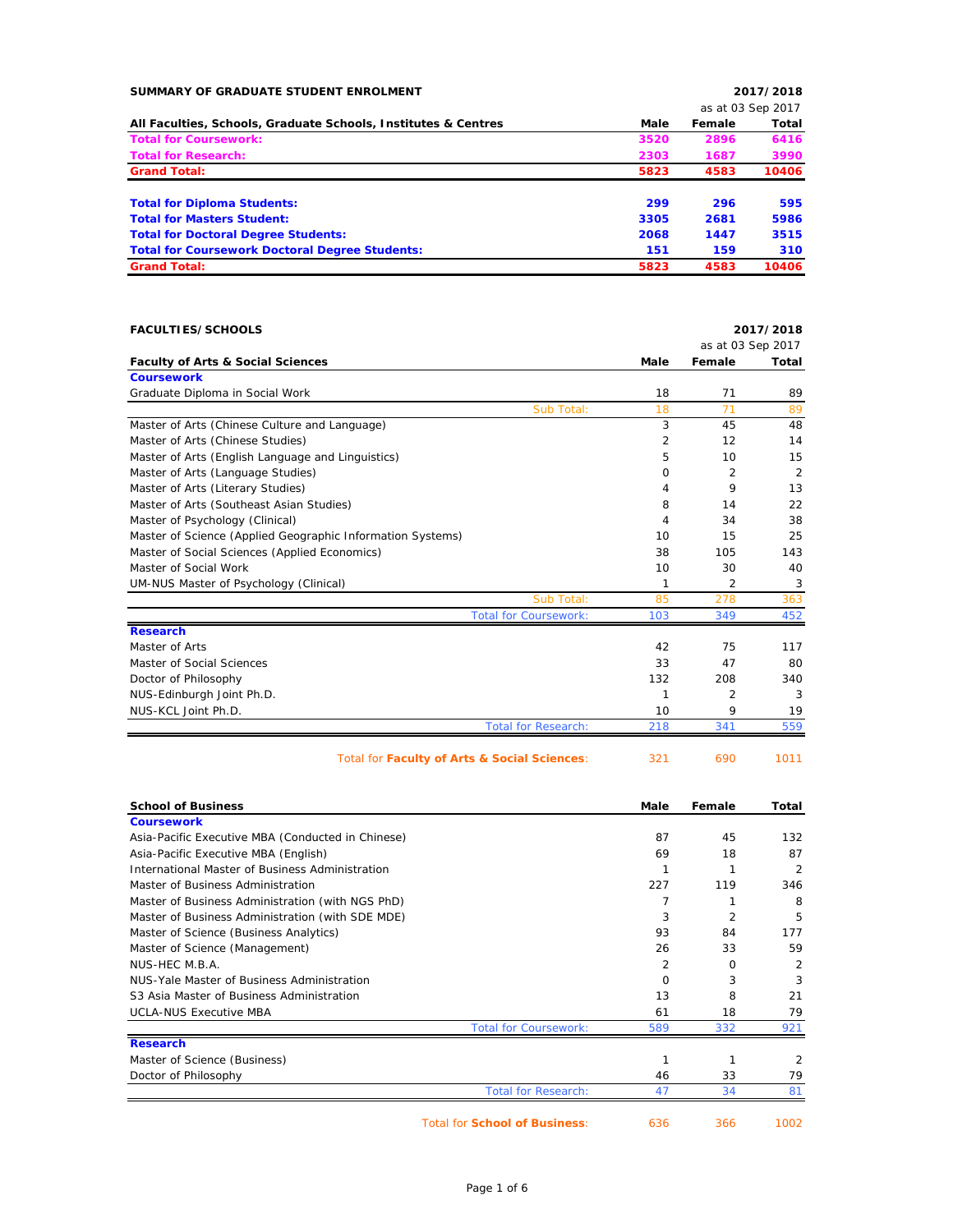| <b>School of Computing</b>                                                                  | Male                | Female    | Total                   |
|---------------------------------------------------------------------------------------------|---------------------|-----------|-------------------------|
| <b>Coursework</b>                                                                           | 224                 | 93        |                         |
| Master of Computing<br><b>Total for Coursework:</b>                                         | 224                 | 93        | 317<br>317              |
| <b>Research</b>                                                                             |                     |           |                         |
| Master of Science                                                                           | 7                   | 3         | 10                      |
| Doctor of Philosophy                                                                        | 174                 | 77        | 251                     |
| <b>Total for Research:</b>                                                                  | 181                 | 80        | 261                     |
| <b>Total for School of Computing:</b>                                                       | 405                 | 173       | 578                     |
| <b>Faculty of Dentistry</b>                                                                 | Male                | Female    | Total                   |
| <b>Coursework</b>                                                                           |                     |           |                         |
| Graduate Diploma in Dental Implantology<br>Sub Total:                                       | 4<br>$\overline{4}$ | 2<br>2    | 6<br>6                  |
| Master of Dental Surgery (Endodontics)                                                      | $\mathbf{1}$        | 7         | 8                       |
| Master of Dental Surgery (Oral & Maxillofacial Surgery)                                     | 6                   | 5         | 11                      |
| Master of Dental Surgery (Orthodontics)                                                     | 1                   | 14        | 15                      |
| Master of Dental Surgery (Paediatric Dentistry)                                             | 1                   | 8         | 9                       |
| Master of Dental Surgery (Periodontology)                                                   | 3                   | 4         | 7                       |
| Master of Dental Surgery (Prosthodontics)                                                   | 3                   | 4         | 7                       |
| Sub Total:                                                                                  | 15                  | 42        | 57                      |
| <b>Total for Coursework:</b>                                                                | 19                  | 44        | 63                      |
| <b>Research</b>                                                                             |                     |           |                         |
| Master of Science                                                                           | 2                   | 6         | 8                       |
| Doctor of Philosophy                                                                        | 6                   | 11        | 17                      |
| <b>Total for Research:</b>                                                                  | 8                   | 17        | 25                      |
| <b>Total for Faculty of Dentistry:</b>                                                      | 27                  | 61        | 88                      |
| <b>School of Design &amp; Environment</b>                                                   | Male                | Female    | Total                   |
| <b>Coursework</b>                                                                           |                     |           |                         |
| Master of Architecture                                                                      | 82                  | 69        | 151                     |
| Master of Arts (Urban Design)                                                               | 11                  | 9         | 20                      |
| Master of Landscape Architecture                                                            | 7                   | 13        | 20                      |
| Master of Science (Building Performance & Sustainability)                                   | 14                  | 10        | 24                      |
| Master of Science (Environmental Management)                                                | 23                  | 33<br>15  | 56                      |
| Master of Science (Integrated Sustainable Design)<br>Master of Science (Project Management) | 11<br>37            | 28        | 26<br>65                |
|                                                                                             | 40                  | 18        | 58                      |
|                                                                                             |                     |           | 42                      |
| Master of Science (Real Estate)                                                             |                     |           |                         |
| Master of Urban Planning<br><b>Total for Coursework</b>                                     | 18<br>243           | 24<br>219 |                         |
| <b>Research</b>                                                                             |                     |           |                         |
| Master of Arts (Architecture)                                                               | $\overline{2}$      | 3         |                         |
| Master of Arts (Industrial Design)                                                          | $\mathbf{1}$        | 0         |                         |
| Master of Science (Building)                                                                | $\mathbf{1}$        | 0         |                         |
| Master of Science (Real Estate and Urban Economics)                                         | 0                   | 1         | 462<br>5<br>1<br>1<br>1 |
| Doctor of Philosophy                                                                        | 51                  | 48        | 99                      |

Total for **School of Design & Environment**: 298 271 569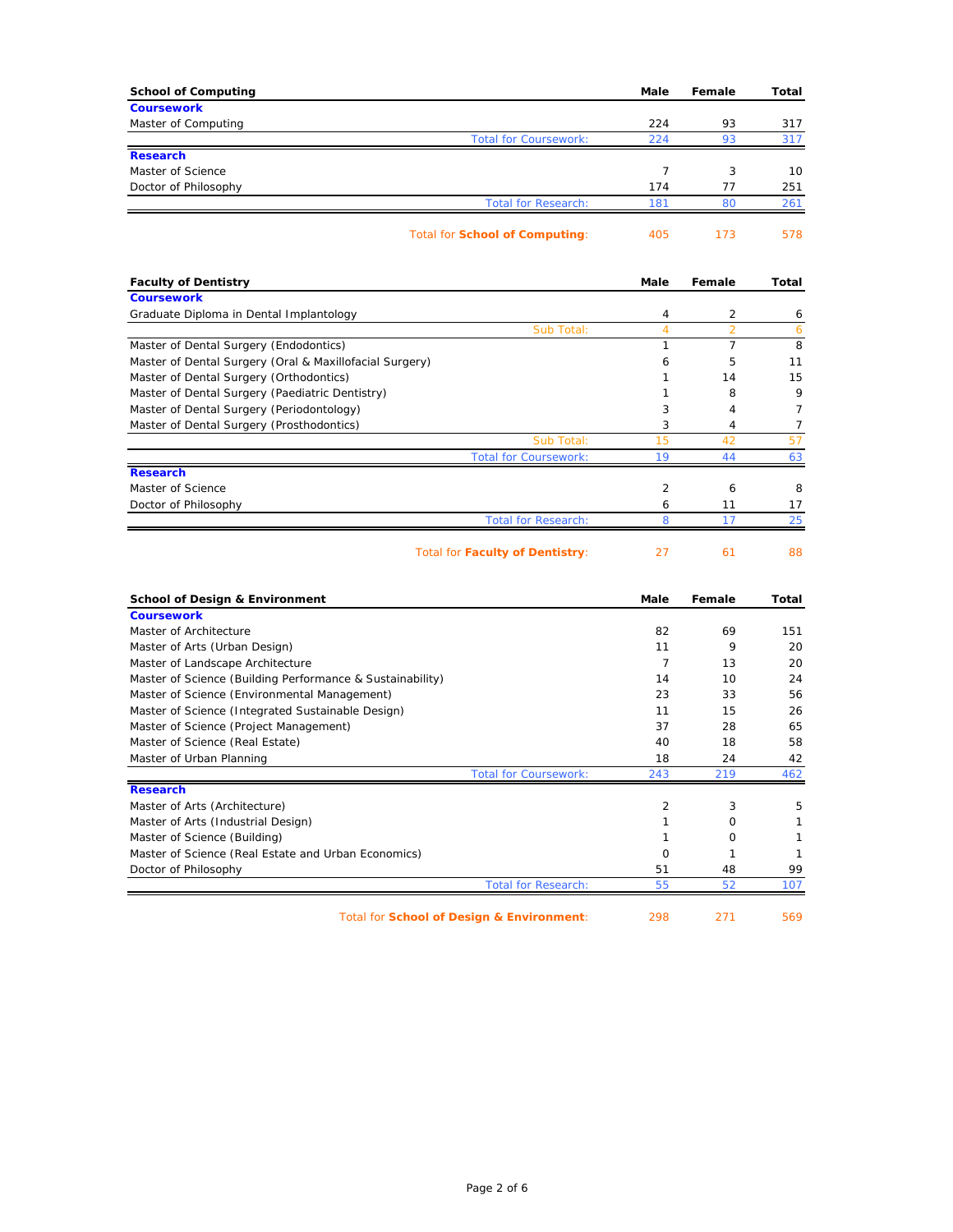| <b>Faculty of Engineering</b>                                 | <b>Male</b> | Female         | Total          |
|---------------------------------------------------------------|-------------|----------------|----------------|
| <b>Coursework</b>                                             |             |                |                |
| M.Sc (Hydraulic Engrg & Water Resources Mgmt)                 | 12          | 12             | 24             |
| Master of Science (Chemical Engineering)                      | 27          | 18             | 45             |
| Master of Science (Civil Engineering)                         | 104         | 58             | 162            |
| Master of Science (Electrical Engineering)                    | 182         | 69             | 251            |
| Master of Science (Environmental Engineering)                 | 18          | 32             | 50             |
| Master of Science (Geotechnical Engineering)                  | 40          | 17             | 57             |
| Master of Science (Industrial and Systems Engineering)        | 110         | 82             | 192            |
| Master of Science (Intellectual Property Management)          | 3           | 14             | 17             |
| Master of Science (Management of Technology)                  | 87          | 35             | 122            |
| Master of Science (Materials Science and Engineering)         | 16          | 20             | 36             |
| Master of Science (Mechanical Engineering)                    | 109         | 19             | 128            |
| Master of Science (Offshore Technology)                       | 32          | 9              | 41             |
| Master of Science (Safety, Health & Environmental Technology) | 37          | 35             | 72             |
| Master of Science (Supply Chain Management)                   | 64          | 65             | 129            |
| Master of Science (Systems Design and Management)             | 24          | 18             | 42             |
| Master of Science (Transportation Systems and Management)     | 16          | 20             | 36             |
| <b>Total for Coursework:</b>                                  | 881         | 523            | 1404           |
| <b>Research</b>                                               |             |                |                |
| Master of Engineering                                         | 96          | 40             | 136            |
| Doctor of Philosophy                                          | 684         | 277            | 961            |
| NUS-ICL Joint Ph.D. (FoE)                                     | 1           | 1              | $\overline{2}$ |
| NUS-IITB Joint Ph.D.                                          | 1           | 0              | 1              |
| NUS-IITM Joint Ph.D.                                          | 3           | 0              | 3              |
| NUS-SUTD Joint Ph.D.                                          | 2           | 1              | 3              |
| <b>Total for Research:</b>                                    | 787         | 319            | 1106           |
| Total for Faculty of Engineering:                             | 1668        | 842            | 2510           |
|                                                               |             |                |                |
| <b>Faculty of Law</b>                                         | Male        | Female         | Total          |
| <b>Coursework</b>                                             |             |                |                |
| Graduate Diploma in Maritime & Arbitration                    | 10          | 7              | 17             |
| Sub Total:                                                    | 10          | $\overline{7}$ | 17             |
| Master of Laws                                                | 4           | 23             | 27             |
| Master of Laws (Asian Legal Studies)                          | 1           | 3              | 4              |

Master of Laws (Corporate & Financial Services Law) 12 16 28 Master of Laws (International Arbitration & Dispute Resolution) 6 14 20 Master of Laws (Intellectual Property & Technology Law) 2 6 8 8 Master of Laws (International & Comparative Law) 1 2 3 3 Master of Laws (International Business Law) 16 16 16 16 16 17 18 17 18 18 19 19 19 19 19 19 19 19 10 11 11 12 Master of Laws (Maritime Law) 3499 Master of Laws (Maritime Law)

Doctor of Philosophy 7 9 16

**Research**

| Total for Faculty of Law: | 100 | 153 |
|---------------------------|-----|-----|
|                           |     |     |

Sub Total: 36 84 120

Total for Coursework: 46 91 137

Total for Research: 7 9 16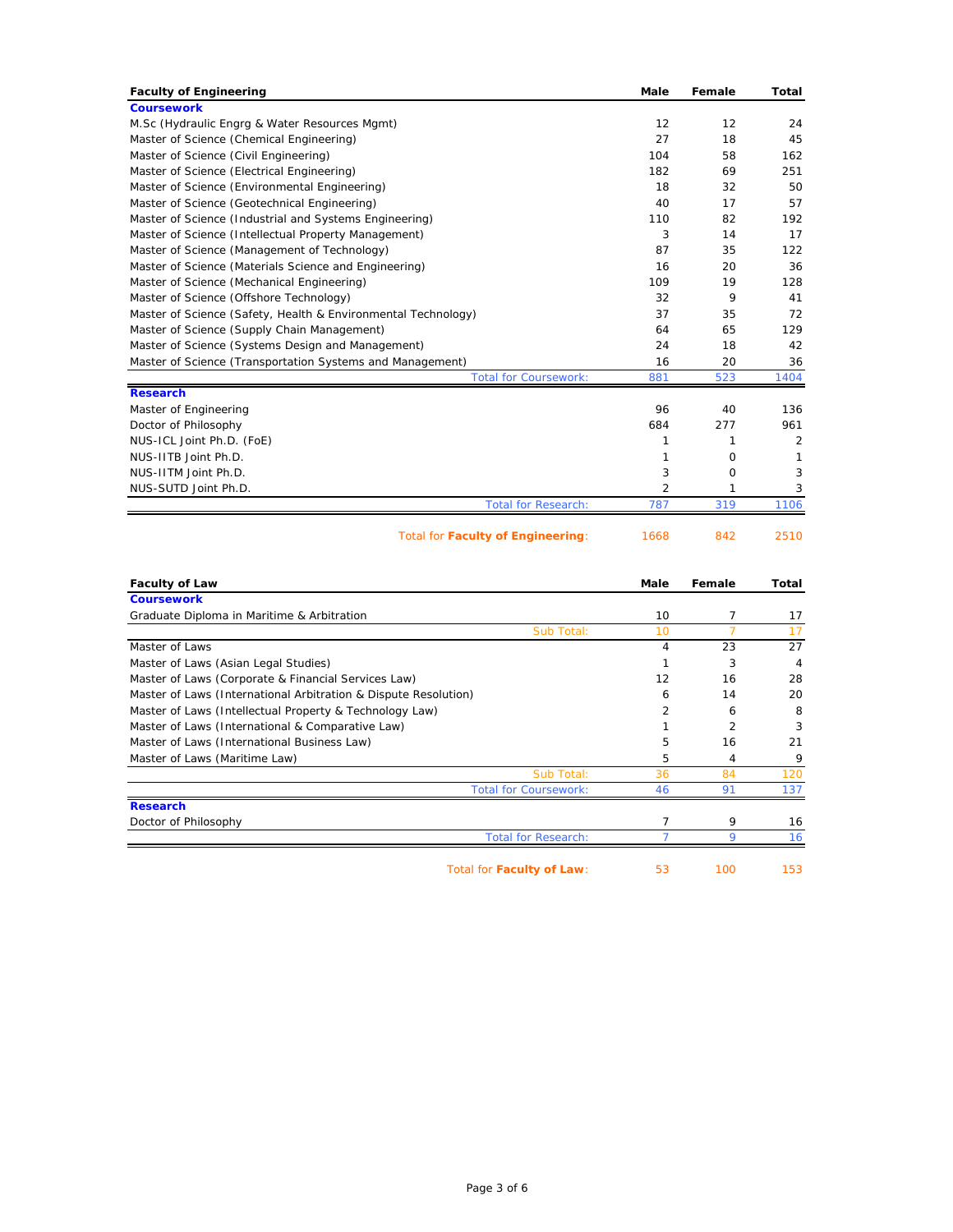| Lee Kuan Yew School of Public Policy                               | Male          | Female    | Total          |
|--------------------------------------------------------------------|---------------|-----------|----------------|
| <b>Coursework</b>                                                  |               |           |                |
|                                                                    |               |           |                |
| Master in International Affairs<br>Master in Public Administration | 7<br>34       | 13<br>24  | 20<br>58       |
| Master in Public Administration and Management                     | 32            | 18        | 50             |
| Master in Public Management                                        | 11            | 8         | 19             |
| Master in Public Policy                                            | 62            | 80        | 142            |
| <b>Total for Coursework:</b>                                       | 139           | 130       | 289            |
| <b>Research</b>                                                    |               |           |                |
| Master of Science                                                  | 1             | 0         | 1              |
| Doctor of Philosophy                                               | 13            | 25        | 38             |
| <b>Total for Research:</b>                                         | 14            | 25        | 39             |
| Total for Lee Kuan Yew School of Public Policy:                    | 153           | 155       | 328            |
| Saw Swee Hock School of Public Health                              | Male          | Female    | Total          |
| <b>Coursework</b>                                                  |               |           |                |
| Graduate Diploma in Applied Epidemiology                           | 0             | 8         | 8              |
| Sub Total:<br>Master of Public Health                              | $\circ$<br>39 | 8<br>80   | 8<br>119       |
|                                                                    | 39            | 80        |                |
| Sub Total:<br><b>Total for Coursework:</b>                         | 39            | 88        | 119<br>127     |
| <b>Research</b>                                                    |               |           |                |
| Master of Science                                                  | 0             | 3         | 3              |
| Doctor of Philosophy                                               | 17            | 42        | 59             |
| <b>Total for Research:</b>                                         | 17            | 45        | 62             |
| <b>Total for Saw Swee Hock School of Public Health:</b>            | 56            | 133       | 189            |
| <b>Faculty of Science</b>                                          | Male          | Female    | Total          |
| <b>Coursework</b>                                                  |               |           |                |
| Joint Master of Science in Industrial Chemistry                    | 21            | 10        | 31             |
| Master of Science (Applied Physics)                                | 18            | 4         | 22             |
| Master of Science (Chemistry)                                      | 22            | 18        | 40             |
| Master of Science (Chemistry for Energy and Environment)           | 8             | 16        | 24             |
| Master of Science in Financial Engineering                         | 133           | 130       | 263            |
| Master of Science (Mathematics)                                    | 26            | 15        | 41             |
| Master of Science (Pharmaceutical Sciences and Technology)         | 10            | 23        | 33             |
| Master of Science (Physics)                                        | 8             | 3         | 11             |
| Master of Science (Quantitative Finance)                           | 27            | 51        | 78             |
| Master of Science (Statistics)                                     | 67            | 83        | 150            |
| NUS-ANU Master of Science (Science Communication)                  | 15            | 16        | 31             |
| Doctor of Pharmacy                                                 | 7             | 22        | 29             |
| <b>Total for Coursework:</b>                                       | 362           | 391       | 753            |
| <b>Research</b><br>Master of Science                               |               |           |                |
|                                                                    | 32<br>439     | 30<br>290 | 62             |
| Doctor of Philosophy<br>NUS-HUJ Joint Ph.D.                        | 1             | 0         | 729<br>1       |
| NUS-ICL Joint Ph.D. (FoS)                                          | 2             | 3         | 5              |
| NUS-IITB Joint Ph.D.                                               | $\mathbf{1}$  | 0         | 1              |
| NUS-IITK Joint Ph.D.                                               | 1             | 0         | $\mathbf{1}$   |
| NUS-IITM Joint Ph.D.                                               | 2             | 0         | $\overline{2}$ |
| NUS-KCL Joint Ph.D.                                                | 1             | 1         | $\overline{2}$ |
| Ph.D. in Mechanobiology (FoS)                                      | 6             | 12        | 18             |
| <b>Total for Research:</b>                                         | 485           | 336       | 821            |
|                                                                    |               |           |                |
|                                                                    |               |           |                |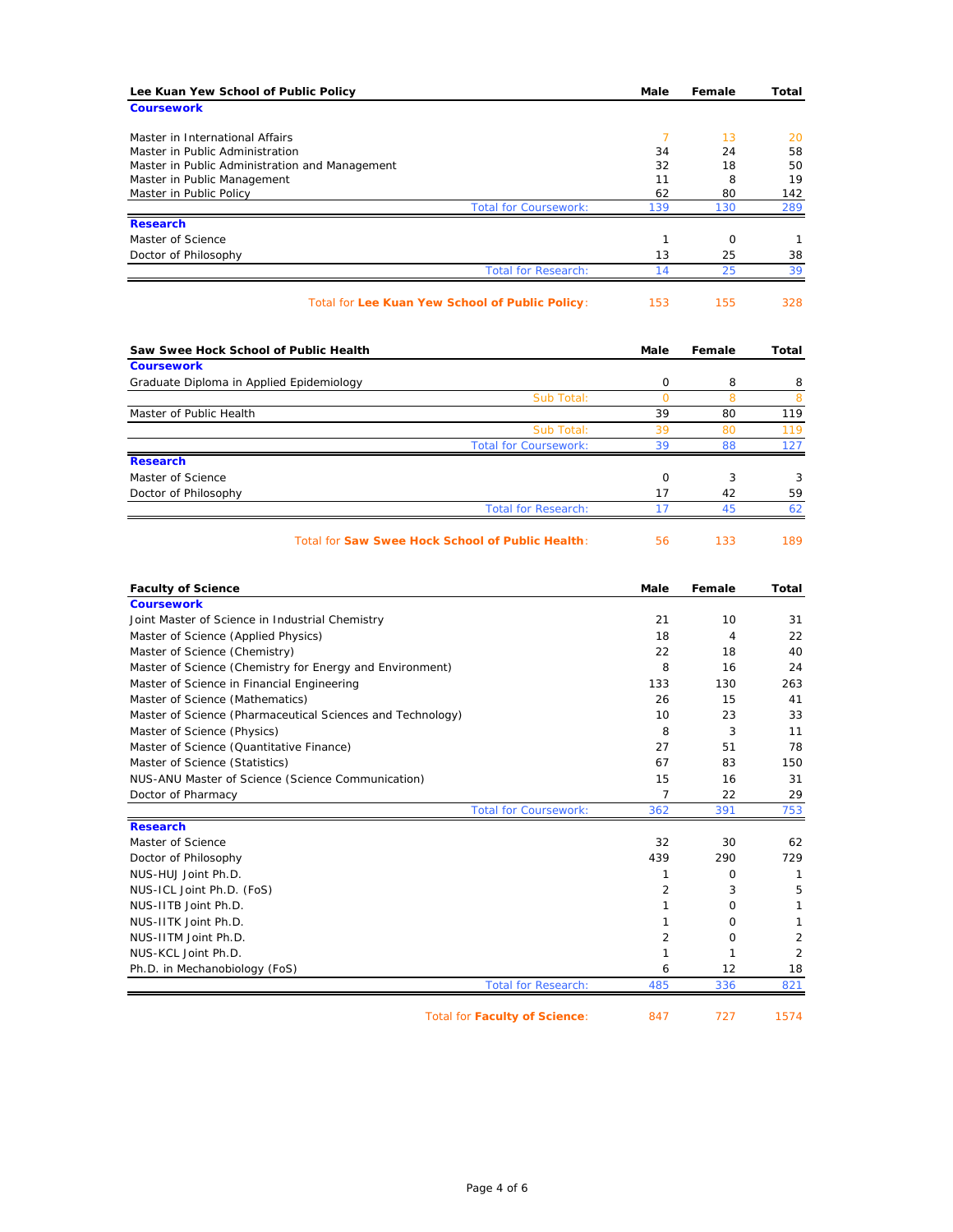| Yong Loo Lin School of Medicine                                                | Male           | Female  | Total          |
|--------------------------------------------------------------------------------|----------------|---------|----------------|
| <b>Coursework</b>                                                              |                |         |                |
| Graduate Diploma in Family Medicine                                            | 30             | 22      | 52             |
| Graduate Diploma in Family Practice Dermatology                                | 20             | 12      | 32             |
| Graduate Diploma in Geriatric Medicine                                         | 10             | 12      | 22             |
| Graduate Diploma in Mental Health                                              | 14             | 15      | 29             |
| Graduate Diploma in Occupational Medicine                                      | 16             | 6       | 22             |
| Graduate Diploma in Palliative Medicine                                        | 17             | 11      | 28             |
| Graduate Diploma in Tissue Banking                                             | 0              | 0       | 0              |
| Sub Total:                                                                     | 107            | 78      | 185            |
| Master of Clinical Investigation                                               | 25             | 14      | 39             |
| Master of Medicine (Anaesthesiology)                                           | 7              | 15      | 22             |
| Master of Medicine (Diagnostic Radiology)                                      | 29<br>2        | 15      | 44             |
| Master of Medicine (Emergency Medicine)                                        | 1              | 1<br>0  | 3<br>1         |
| Master of Medicine (Family Medicine)<br>Master of Medicine (Internal Medicine) | 0              | 1       | 1              |
|                                                                                |                | 9       |                |
| Master of Medicine (Orthopaedic Surgery)                                       | 46             |         | 55             |
| Master of Medicine (Paediatric Medicine)                                       | 6              | 13      | 19             |
| Master of Medicine (Surgery)                                                   | 3              | 0       | 3              |
| Master of Nursing                                                              | 5              | 68      | 73             |
| Master of Science (Audiology)                                                  | 3              | 8       | 11             |
| Master of Science (Speech and Language Pathology)                              | 1              | 32      | 33             |
| Sub Total:                                                                     | 128            | 176     | 304            |
| <b>Total for Coursework:</b>                                                   | 235            | 254     | 489            |
| <b>Research</b>                                                                |                |         |                |
| Master of Science<br>Master of Science (Nursing)                               | 17<br>0        | 24<br>7 | 41<br>7        |
| Doctor of Philosophy                                                           | 142            | 203     | 345            |
| Doctor of Philosophy (Nursing)                                                 | 3              | 17      | 20             |
| NUS-HUJ Joint Ph.D.                                                            | 1              | 2       | 3              |
| NUS-ICL Joint Ph.D. (SoM)                                                      | $\overline{2}$ | 0       | $\overline{2}$ |
| PhD in Cancer Biology                                                          | 22             | 18      | 40             |
| <b>Total for Research:</b>                                                     | 187            | 271     | 458            |
| Total for Yong Loo Lin School of Medicine:                                     | 422            | 525     | 947            |
|                                                                                |                |         |                |
| Yong Siew Toh Conservatory of Music                                            | Male           | Female  | Total          |
| <b>Coursework</b>                                                              |                |         |                |
| Master of Music                                                                | 6              | 1       | 7              |
| <b>Total for Coursework:</b>                                                   | 6              | 1       | $\overline{7}$ |
|                                                                                |                |         |                |
| Total for Yong Siew Toh Conservatory of Music:                                 | 6              | 1       | 7              |
| Duke-NUS Graduate Medical School S'pore                                        | Male           | Female  | Total          |
| <b>Coursework</b>                                                              |                |         |                |
| Doctor of Medicine                                                             | 144            | 137     | 281            |
| <b>Total for Coursework:</b>                                                   | 144            | 137     | 281            |
| <b>Research</b>                                                                |                |         |                |
| Doctor Of Philosophy                                                           | 30             | 33      | 63             |
| <b>Total for Research:</b>                                                     | 30             | 33      | 63             |
|                                                                                |                |         |                |
| Total for Duke-NUS Graduate Medical School S'pore:                             | 174            | 170     | 344            |